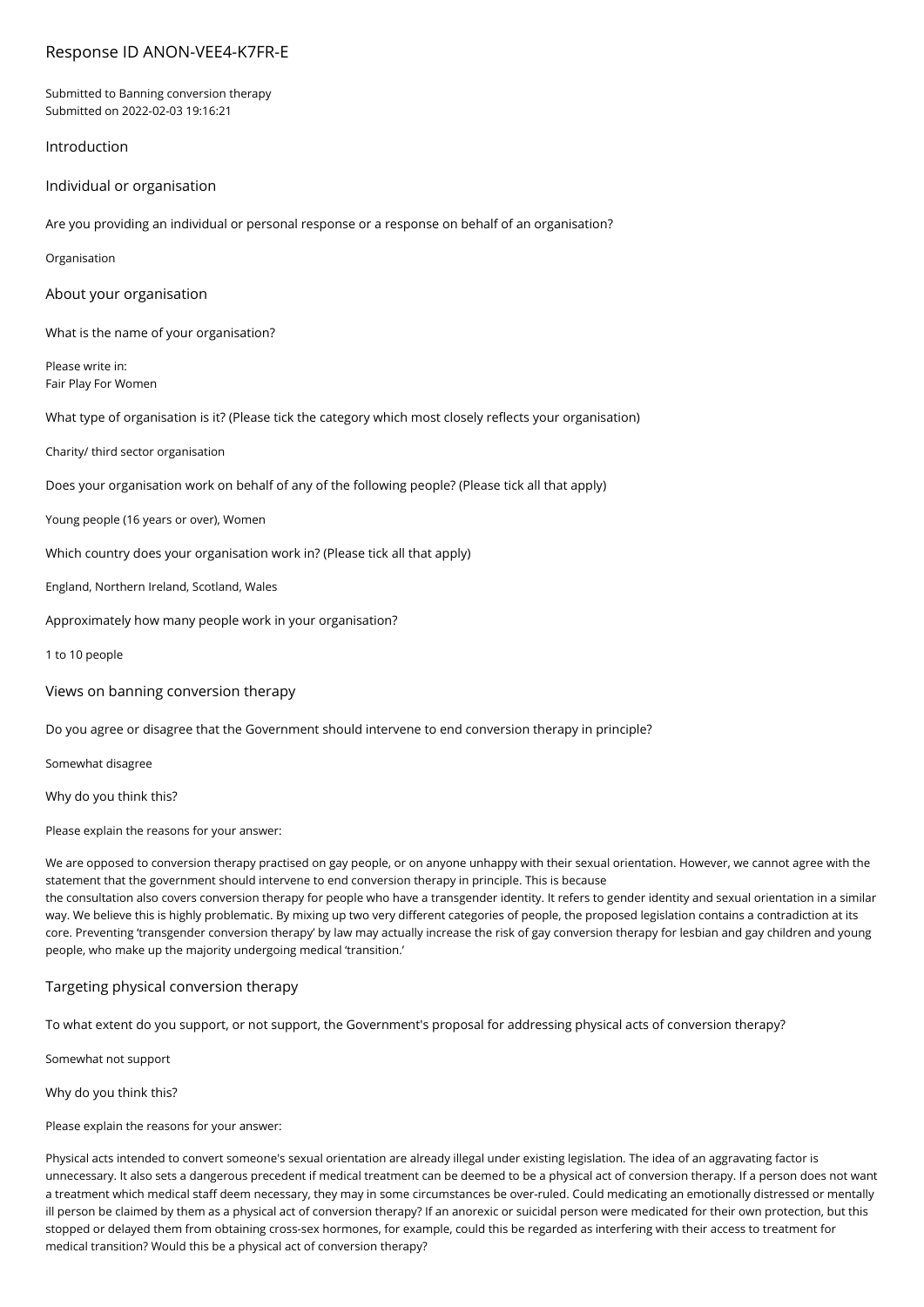## Targeting talking conversion therapy

The Government considers that delivering talking therapy with the intention of changing a person's sexual orientation or changing them from being transgender or to being transgender either to someone who is under 18, or to someone who is 18 or over and who has not consented or lacks the capacity to do so should be considered a criminal offence. The consultation document describes proposals to introduce new criminal law that will capture this. How far do you agree or disagree with this?

Strongly disagree

How far do you agree or disagree with the penalties being proposed?

Strongly disagree

Do you think that these proposals miss anything?

Yes

If yes, can you tell us what you think we have missed?

Please explain the reasons for your answer:

It is extremely dangerous to criminalise talking therapy. There is ample evidence, not least from the profile of patients referred to Gender Identity Clinics, that the incidence of autism among those seeking puberty blockers and/or cross-sex hormones is greater than in the general population. Similarly, the proportion who are same-sex attracted is vastly greater. There is evidence (as reported in BBC Newsnight, for example) of parental homophobia being a factor in seeking medical transition for a child, so that a young person who might grow up gay becomes a heterosexual transgender person. There is also good evidence of other factors such as experience of sexual abuse being a driving factor in wishing to change sex. These are all reasons why it may be beneficial for a referred patient to access talking therapy that could appear to question their transgender identity, simply by not affirming it and exploring other aspects of their life. This is not the same as opposing their wish to transition. Good therapy holds a neutral space to allow issues to emerge and be addressed. Criminalising this will have a chilling effect on therapists, and will ultimately be detrimental to patients. An affirmation-only approach risks failing those young people whose issues will not be addressed by transition. Evidence from detransitioners shows that this approach can lead to inappropriate and irreversible medical treatment and subsequent regret among some people. If we want the best for young or distressed people, then talking therapy must not be criminalised.

## Restricting the promotion of conversion therapy

The Government considers that Ofcom's Broadcasting Code already provides measures against the broadcast and promotion of conversion therapy. How far do you agree or disagree with this?

Somewhat disagree

Why do you think this?

Please explain the reasons for your answer:

There is no need for stronger measures against the broadcast and promotion of conversion therapy, but there is a risk that the current Code is not fit for purpose. Some broadcasters, including the BBC and ITV, appear to promote transgender identities as immutable, and to avoid coverage of any negative consequences of transgender ideology, such as detransition. Given that conversion therapy has not been well-defined, and that affirming trans identities can in some cases mean converting a gay person to be a straight one of the opposite sex, this means that in effect broadcasters are promoting gay conversion therapy.

Do you know of any examples of broadcasting that you consider to be endorsing or promoting conversion therapy?

Yes

If yes, can you tell us what these examples are?

#### Please write in:

As previously explained, affirming trans identities can in some cases mean converting a gay person to be a straight one of the opposite sex, rather than helping them to accept their sexual orientation. This means that in effect broadcasters are promoting gay conversion therapy. This is of particular concern where young people are involved.

Examples include: 100 genders (BBC Teach), I am Leo (CBBC), Just a Girl (CBBC), First Day (CBBC), Butterfly (ITV). Most of these were expressly aimed at children.

Note that the BBC Teach material which featured the "100 genders" was aimed at primary school children (key stage 2) and is part of the BBC's educational output which is not regulated by the OfCom code. It was eventually withdrawn after being ridiculed in the media, but not before many thousands of children may have been taught that there are over 100 genders and that people can choose, and can change sex.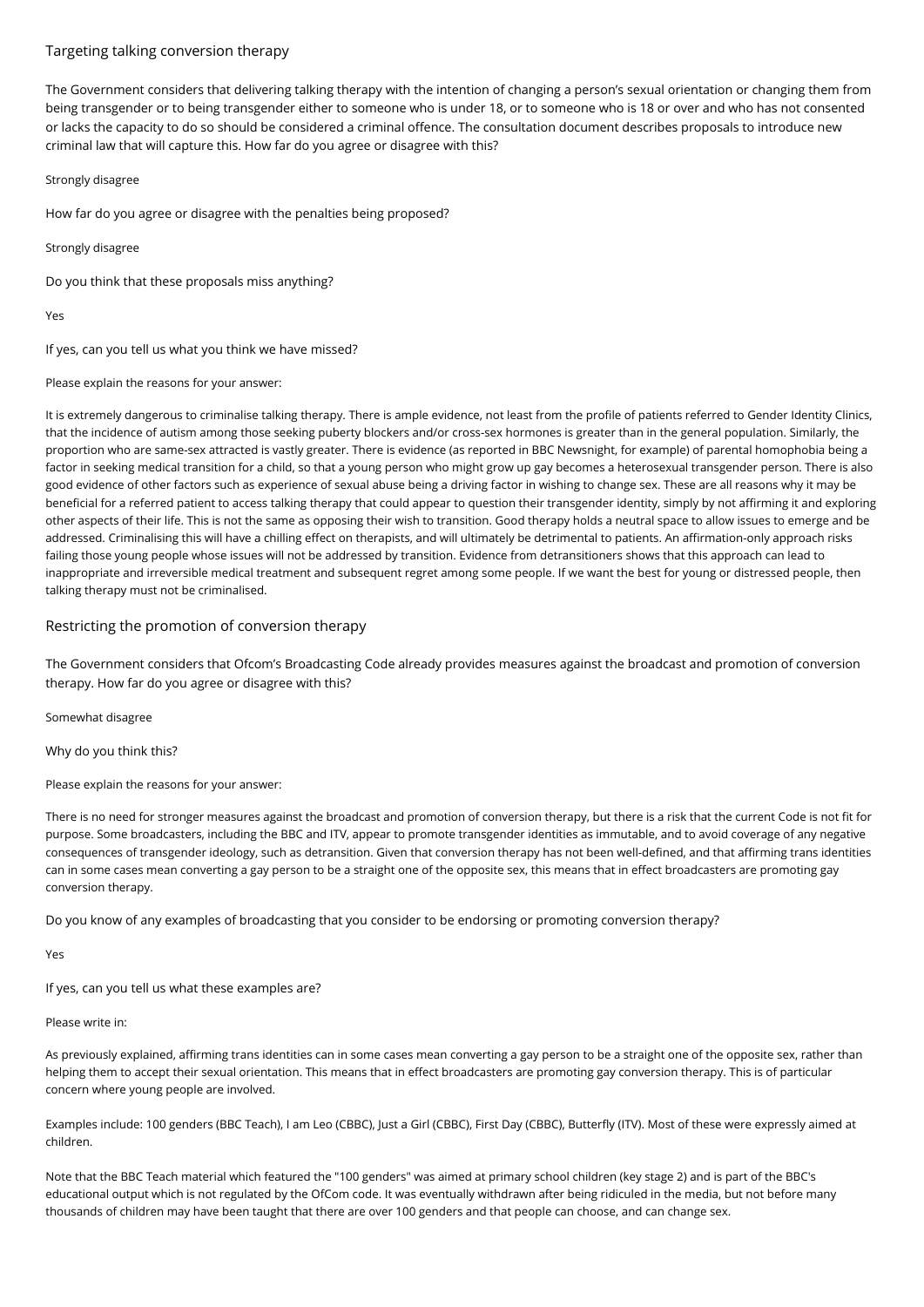The Government considers that the existing codes set out by the Advertising Standards Authority and the Committee of Advertising Practice already prohibits the advertisement of conversion therapy. How far do you agree or disagree with this?

Somewhat disagree

Do you know of any examples of advertisements that you consider to be endorsing or promoting conversion therapy?

Yes

If yes, can you tell us what these examples are?

Please write in:

Advertisements that normalise and glamorise transition may be inadvertently promoting gay conversion therapy. This is particularly likely when they feature a female-born person who now wants to be perceived as male. Statistics from GIDS and elsewhere show that same-sex attraction is almost the norm among females presenting for assistance in transitioning to a male identity. For example, the "What's your name" TV advertisement for Starbucks featured "James", who is challenged when people continue to call him by his birth name, "Jemma."

Elsewhere, cosmetics retailer Lush is currently promoting 'chest binders' for girls who want to disguise the fact they are girls. This is promoting a garment which is far from benign. Compressing breast tissue leads to problems including chest & shoulder pains, shortness of breath, dizziness, respiratory infections and fractured ribs.

#### Protecting people from conversion therapy overseas

The consultation document describes proposals to introduce conversion therapy protection orders to tackle a gap in provision for victims of the practice. To what extent do you agree or disagree that there is a gap in the provision for victims of conversion therapy?

Somewhat disagree

To what extent do you agree or disagree with our proposals for addressing this gap we have identified?

Somewhat disagree

Why do you think this?

Please explain the reasons for your answer:

There is documented evidence of clinics outside the UK being used to provide surgery and to prescribe puberty blockers and cross-sex hormones for the under 18s. This could be seen as a form of gay conversion therapy as this group would most likely be gay or lesbian if allowed watchful waiting, which includes talking therapy, rather than being provided with medical intervention by overseas doctors and therapists.

Ensuring charities do not support conversion therapy

Charity trustees are the people who are responsible for governing a charity and directing how it is managed and run. The consultation document describes proposals whereby anyone found guilty of carrying out conversion therapy will have the case against them for being disqualified from serving as a trustee at any charity strengthened. To what extent do you agree or disagree with this approach?

Strongly disagree

Why do you think this?

Please explain the reasons for your answer:

The Charity Commission already has powers to intervene where a charity is not adhering to its objects or where trustees are not fulfilling their duties. The definition of conversion therapy is so wide, and so open to misinterpretation, that a charity providing support for those unhappy with their lives, their sexual orientation or their gender identity could fall foul of this provision. The beneficiary of such a charity could seek help and later regret having done so; thus they could retrospectively report the charity for the support it provided. It is notable that the research into conversion therapy to which this consultation refers has instances of precisely this sort: in which people report that they experienced an intervention which they now say felt like conversion therapy, but they fail to define what such experiences were.

### Recognition by authorities of conversion therapy as a problem

To what extent do you agree or disagree that the following organisations are providing adequate action against people who might already be carrying out conversion therapy?

Services action against people carrying out CT - Police: Somewhat agree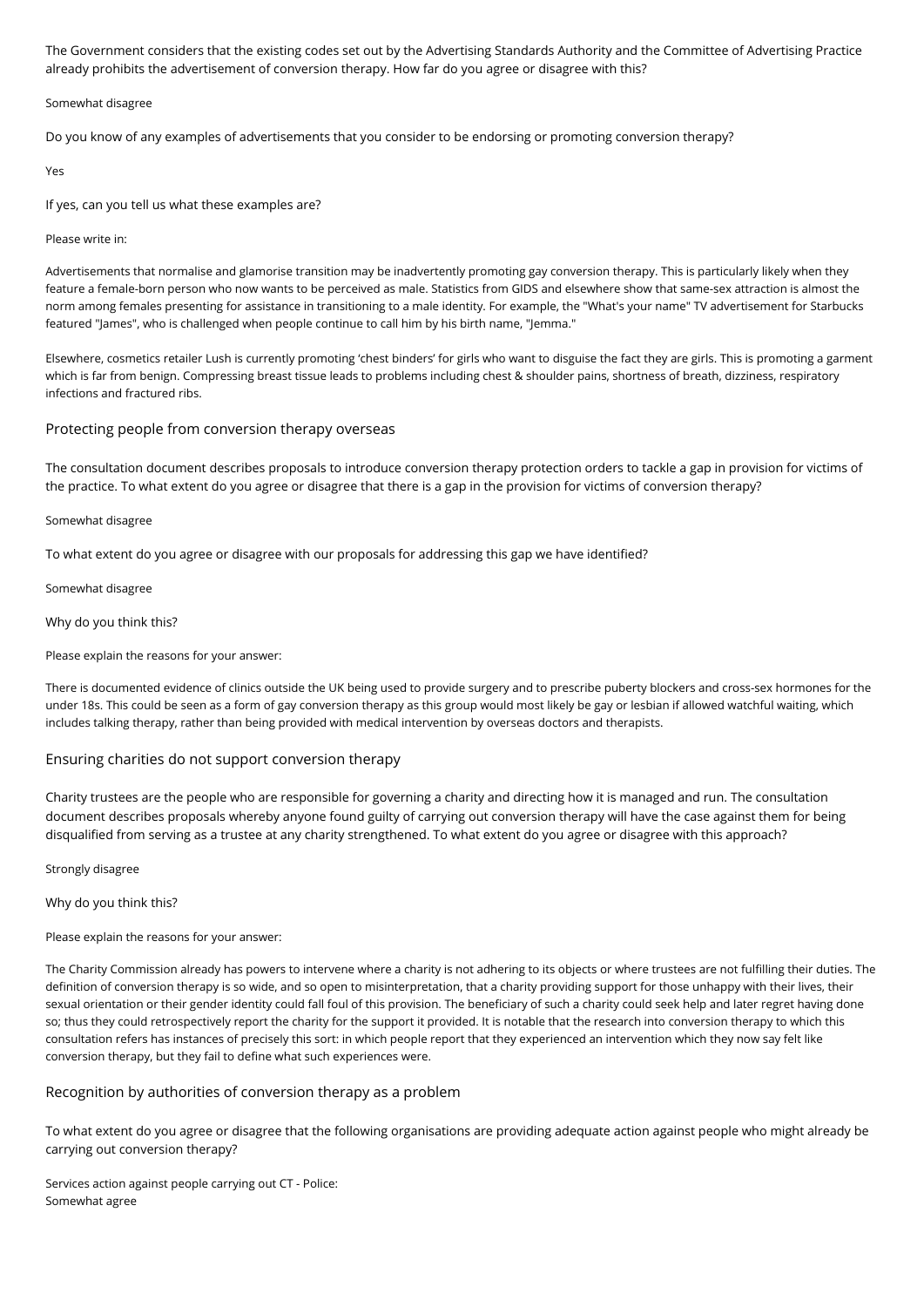Services action against people carrying out CT - Crown Prosecution Service: Somewhat agree

Services action against people carrying out CT - OTHER statutory service: Somewhat disagree

#### Why do you think this?

Please explain the reasons for your answer:

Many police forces and the CPS are, or have been until recently, members of Stonewall's employer schemes, and have had training from them and/or from other trans lobby groups which promote transgender identities and encourage affirmation and medical transition. Given that such transition can actually mean gay people, especially young lesbians, being encouraged to become straight people of the other sex, this is a form of conversion therapy. Thus, the police and the CPS are poorly equipped to protect young people from this sort of pressure to transition and conform.

To what extent do you agree or disagree that the following organisations are providing adequate support for victims of conversion therapy?

Services support for victims of CT - Police: Somewhat agree

Services support for victims of CT - Crown Prosecution Service: Somewhat agree

Services support for victims of CT - OTHER statutory service: Somewhat disagree

Why do you think this?

Please explain the reasons for your answer:

The evidence from GIDS is that some young people transition to escape their same-sex attraction, either of their own volition or under pressure from others. Without adequate talking therapy at the time, they do not realise their mistake until after they have had irreversible medical treatments. The NHS provides no service for detransitioners and those who live with the regret of medical transition. Banning talking therapy would increase the incidence of regretful transitioners and make this problem even worse.

Do you think that these services can do more to support victims of conversion therapy?

Yes

If yes, what more do you think they could do?

Please explain the reasons for your answer:

The NHS needs to recognise and create treatment pathways for those who wish to detransition. It also needs to track outcomes from its gender identity clinics, and generate a robust evidence base for diagnosis and treatment through medical transition.

Conversion therapy practices for being gay, other than those conflated with a trans identity, are vanishingly rare in the UK. Therefore the focus needs to be on protecting those who present as trans but who may in fact be grappling with an emerging homosexual or bisexual orientation, or whose families do not accept their sexual orientation. Nowadays in the UK, homophobia can be channelled into embracing a transgender identity. It would be a gross failure of this legislation if it legitimised such behaviour by insisting on affirmation only for gender identity. This would remove any protections for anyone being pressured to transition from gay male to straight trans woman, or lesbian to straight trans man. With this legislation in place, only affirmation would be permitted, and therapists would be afraid to explore whether other factors such as sexual orientation could be a factor in their wish to transition.

#### Economic appraisal

Do you have any evidence on the economic or financial costs or benefits of any of the proposals set out in the consultation?

Yes

If yes, please can you provide us with details of this evidence, including where possible, any references to publications?

Please write in:

There is a complete lack of economic or other appraisal of the cost and consequences of affirming gender identity and providing medical treatment to transition. Evidence is slowly emerging that in some cases this has amounted to gay conversion therapy, at a financial cost to the NHS and a painful personal and lifelong cost to the patient. By treating gender identity as analogous to sexual orientation, this proposed legislation will exacerbate this problem, and make it harder to track and measure the true cost and impacts of medical transition. This is not in the interests of young people, whether gay or straight. it is not a responsible approach to the care of distressed young people.

#### Equalities impacts appraisal